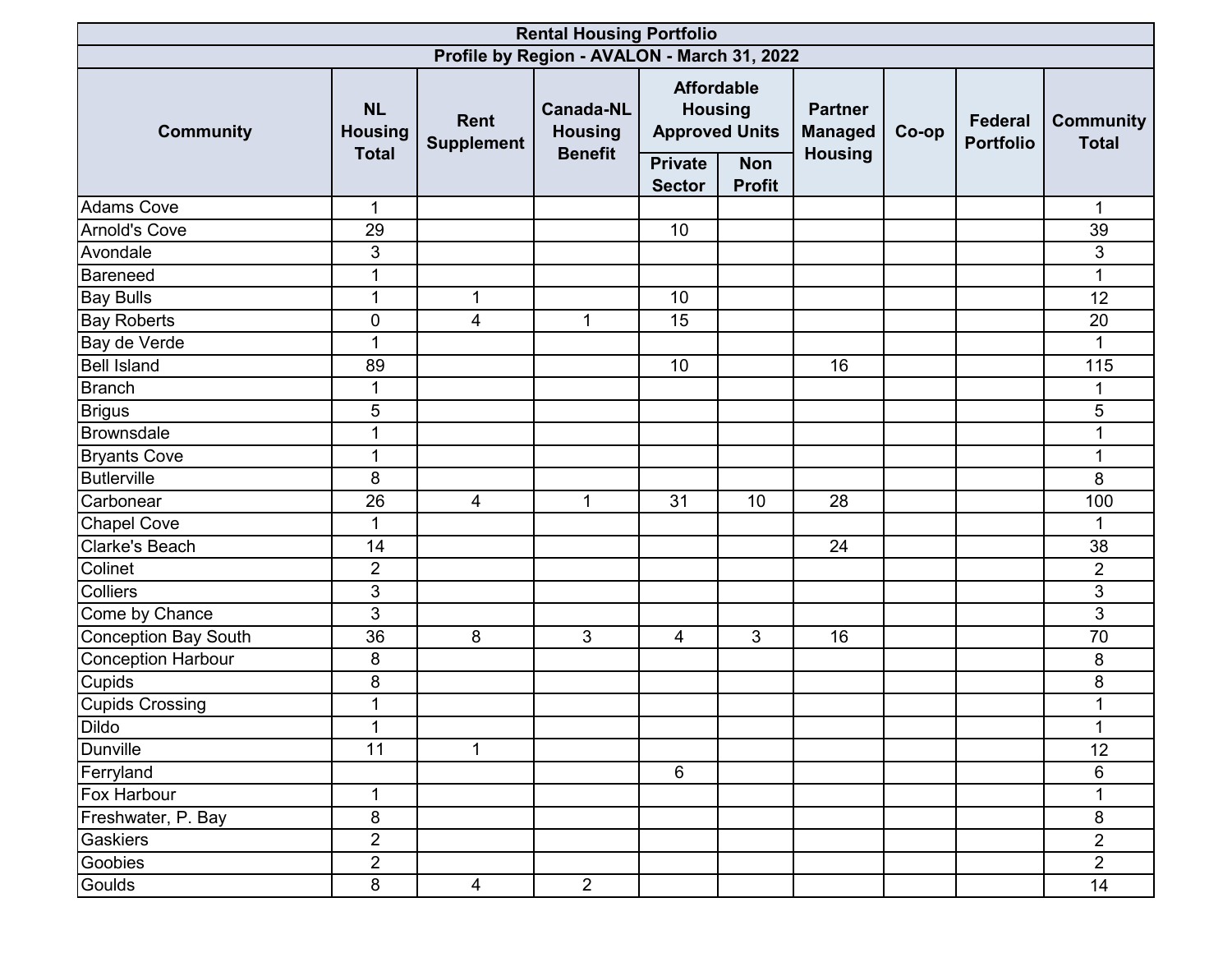| <b>Rental Housing Portfolio</b> |                                             |                                  |                                                      |                                                              |                             |                                                    |       |                                    |                                  |  |  |
|---------------------------------|---------------------------------------------|----------------------------------|------------------------------------------------------|--------------------------------------------------------------|-----------------------------|----------------------------------------------------|-------|------------------------------------|----------------------------------|--|--|
|                                 |                                             |                                  | Profile by Region - AVALON - March 31, 2022          |                                                              |                             |                                                    |       |                                    |                                  |  |  |
| <b>Community</b>                | <b>NL</b><br><b>Housing</b><br><b>Total</b> | <b>Rent</b><br><b>Supplement</b> | <b>Canada-NL</b><br><b>Housing</b><br><b>Benefit</b> | <b>Affordable</b><br><b>Housing</b><br><b>Approved Units</b> |                             | <b>Partner</b><br><b>Managed</b><br><b>Housing</b> | Co-op | <b>Federal</b><br><b>Portfolio</b> | <b>Community</b><br><b>Total</b> |  |  |
|                                 |                                             |                                  |                                                      | <b>Private</b><br><b>Sector</b>                              | <b>Non</b><br><b>Profit</b> |                                                    |       |                                    |                                  |  |  |
| <b>Green's Harbour</b>          | $\overline{2}$                              |                                  |                                                      |                                                              |                             |                                                    |       |                                    | $\overline{2}$                   |  |  |
| <b>Harbour Grace</b>            | 14                                          | $\overline{2}$                   |                                                      | 6                                                            |                             |                                                    |       |                                    | 22                               |  |  |
| <b>Harbour Main</b>             | $\mathbf{1}$                                |                                  |                                                      |                                                              |                             |                                                    |       |                                    | 1                                |  |  |
| <b>Heart's Content</b>          | $\overline{2}$                              |                                  |                                                      |                                                              |                             |                                                    |       |                                    | $\overline{2}$                   |  |  |
| <b>Heart's Delight</b>          | 3                                           |                                  |                                                      |                                                              |                             | 14                                                 |       |                                    | $\overline{17}$                  |  |  |
| <b>Heart's Desire</b>           | $\overline{2}$                              |                                  |                                                      |                                                              |                             |                                                    |       |                                    | $\overline{2}$                   |  |  |
| Holyrood                        | 13                                          |                                  |                                                      | 30                                                           |                             |                                                    |       |                                    | 43                               |  |  |
| Islingston                      |                                             |                                  |                                                      |                                                              |                             |                                                    |       |                                    | $\mathbf 0$                      |  |  |
| Jerseyside                      | 4                                           |                                  |                                                      |                                                              |                             |                                                    |       |                                    | 4                                |  |  |
| Kelligrews                      |                                             |                                  |                                                      | 20                                                           |                             |                                                    |       |                                    | 20                               |  |  |
| Kilbride                        |                                             | $\overline{2}$                   |                                                      |                                                              |                             |                                                    |       |                                    | $\overline{2}$                   |  |  |
| <b>Lower Island Cove</b>        | $\mathbf{1}$                                |                                  |                                                      |                                                              |                             |                                                    |       |                                    | $\mathbf{1}$                     |  |  |
| <b>Makinsons</b>                | $\overline{2}$                              | $\mathbf{1}$                     |                                                      |                                                              |                             |                                                    |       |                                    | 3                                |  |  |
| Marysvale                       | 4                                           |                                  |                                                      |                                                              |                             |                                                    |       |                                    | 4                                |  |  |
| Mount Carmel-Mitchell's Brook   | 2                                           |                                  |                                                      |                                                              |                             |                                                    |       |                                    | $\overline{2}$                   |  |  |
| <b>Mount Pearl</b>              | 208                                         | 52                               | 14                                                   | 12                                                           | 10                          | 24                                                 | 28    |                                    | 348                              |  |  |
| <b>New Harbour</b>              |                                             | $\mathbf 1$                      |                                                      | 10                                                           |                             |                                                    |       |                                    | 11                               |  |  |
| <b>New Perlican</b>             |                                             |                                  |                                                      |                                                              |                             |                                                    |       |                                    | $\mathbf 0$                      |  |  |
| Norman's Cove-Long Cove         | 5                                           |                                  |                                                      |                                                              |                             | 12                                                 |       |                                    | 17                               |  |  |
| North River                     | 4                                           | $\mathbf{1}$                     |                                                      |                                                              |                             |                                                    |       |                                    | 5                                |  |  |
| O'Donnels                       | $\overline{2}$                              |                                  |                                                      |                                                              |                             |                                                    |       |                                    | $\overline{2}$                   |  |  |
| Ochre Pit Cove                  | $\mathbf{1}$                                |                                  |                                                      |                                                              |                             |                                                    |       |                                    | 1                                |  |  |
| <b>Old Perlican</b>             |                                             | 1                                |                                                      |                                                              |                             | 8                                                  |       |                                    | 9                                |  |  |
| Paradise                        |                                             | $\overline{4}$                   | $\overline{c}$                                       | 14                                                           | 4                           |                                                    |       |                                    | 24                               |  |  |
| Petty Harbour-Maddox Cove       |                                             |                                  | 1                                                    |                                                              |                             |                                                    |       |                                    |                                  |  |  |
| Placentia                       | 28                                          | $2^{\circ}$                      |                                                      | $6\phantom{1}$                                               |                             | 40                                                 |       |                                    | 76                               |  |  |
| Point Lance                     |                                             |                                  |                                                      |                                                              |                             |                                                    |       |                                    | $\overline{0}$                   |  |  |
| Port de Grave                   |                                             |                                  |                                                      |                                                              |                             |                                                    |       |                                    | $\mathbf 0$                      |  |  |
| Portugal Cove/ St. Phillip's    |                                             | $\mathbf{1}$                     |                                                      | $\overline{4}$                                               |                             |                                                    |       |                                    | 5                                |  |  |
| Pouch Cove                      |                                             | $\overline{2}$                   |                                                      | 10                                                           |                             |                                                    |       |                                    | $\overline{12}$                  |  |  |
| Riverhead, Harbour Grace        | $\overline{5}$                              |                                  |                                                      | 10 <sup>°</sup>                                              |                             |                                                    |       |                                    | 15 <sub>15</sub>                 |  |  |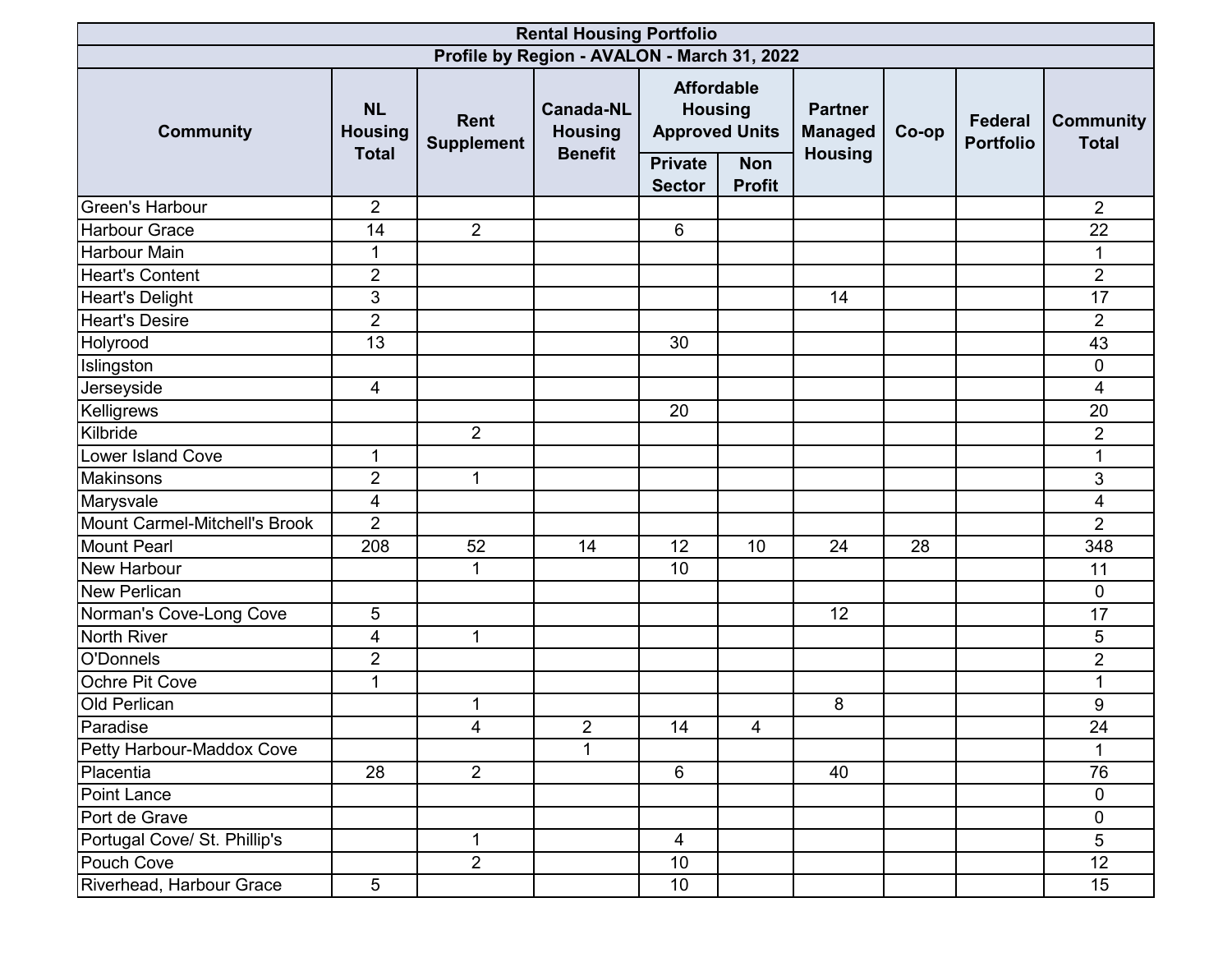|                                             |                                             |                                  | <b>Rental Housing Portfolio</b>                      |                |                                                                                                                                                   |     |       |                                    |                                  |  |
|---------------------------------------------|---------------------------------------------|----------------------------------|------------------------------------------------------|----------------|---------------------------------------------------------------------------------------------------------------------------------------------------|-----|-------|------------------------------------|----------------------------------|--|
| Profile by Region - AVALON - March 31, 2022 |                                             |                                  |                                                      |                |                                                                                                                                                   |     |       |                                    |                                  |  |
| <b>Community</b>                            | <b>NL</b><br><b>Housing</b><br><b>Total</b> | <b>Rent</b><br><b>Supplement</b> | <b>Canada-NL</b><br><b>Housing</b><br><b>Benefit</b> | <b>Private</b> | <b>Affordable</b><br><b>Housing</b><br><b>Partner</b><br><b>Approved Units</b><br><b>Managed</b><br><b>Housing</b><br><b>Non</b><br><b>Profit</b> |     | Co-op | <b>Federal</b><br><b>Portfolio</b> | <b>Community</b><br><b>Total</b> |  |
| <b>Riverhead SMB</b>                        | $\overline{2}$                              |                                  |                                                      | <b>Sector</b>  |                                                                                                                                                   |     |       |                                    | $\overline{2}$                   |  |
| <b>Salmon Cove</b>                          | 4                                           | $\mathbf 1$                      |                                                      |                |                                                                                                                                                   |     |       |                                    | 5                                |  |
| Shearstown                                  | 6                                           |                                  | $\overline{2}$                                       |                |                                                                                                                                                   |     |       |                                    | 8                                |  |
| <b>South River</b>                          | 4                                           |                                  |                                                      |                |                                                                                                                                                   |     |       |                                    | 4                                |  |
| Spaniard's Bay                              | 8                                           |                                  | $\mathbf 1$                                          | 9              |                                                                                                                                                   |     |       |                                    | 18                               |  |
| St. Brides                                  |                                             |                                  |                                                      |                |                                                                                                                                                   | 14  |       |                                    | 14                               |  |
| St. John's                                  | 2,575                                       | 1,061                            | 139                                                  | 12             | 255                                                                                                                                               | 240 |       | 6                                  | 4,288                            |  |
| St. Joseph's, St. Mary's Bay                | $\mathbf 1$                                 |                                  |                                                      |                |                                                                                                                                                   | 8   |       |                                    | 9                                |  |
| St. Mary's                                  | $\overline{2}$                              |                                  | $\mathbf 1$                                          |                |                                                                                                                                                   |     |       |                                    | 3                                |  |
| Sunnyside                                   | $\mathbf{1}$                                |                                  |                                                      |                |                                                                                                                                                   |     |       |                                    | 1                                |  |
| Tilton                                      | 4                                           | $\overline{2}$                   |                                                      |                |                                                                                                                                                   |     |       |                                    | 6                                |  |
| Torbay                                      | $\overline{2}$                              | 1                                |                                                      |                |                                                                                                                                                   | 10  |       |                                    | 13                               |  |
| <b>Tor's Cove</b>                           |                                             |                                  |                                                      |                |                                                                                                                                                   |     |       |                                    | $\overline{0}$                   |  |
| Trepassey                                   | $\overline{2}$                              |                                  |                                                      |                |                                                                                                                                                   | 12  |       |                                    | 14                               |  |
| <b>Upper Island Cove</b>                    | $\mathbf{1}$                                |                                  |                                                      | 10             |                                                                                                                                                   | 10  |       |                                    | 21                               |  |
| Victoria                                    | 11                                          |                                  |                                                      |                |                                                                                                                                                   |     |       |                                    | 11                               |  |
| <b>Western Bay</b>                          | $\mathbf 1$                                 |                                  |                                                      |                |                                                                                                                                                   |     |       |                                    |                                  |  |
| Whitbourne                                  | 8                                           |                                  |                                                      |                |                                                                                                                                                   | 12  |       |                                    | 20                               |  |
| Winterton                                   | 1                                           |                                  |                                                      |                |                                                                                                                                                   |     |       |                                    | 1                                |  |
| <b>Witless Bay</b>                          | 4                                           |                                  |                                                      |                |                                                                                                                                                   |     |       |                                    | 4                                |  |
| <b>TOTAL</b>                                | 3,216                                       | 1,156                            | 167                                                  | 239            | 282                                                                                                                                               | 488 | 28    | 6                                  | 5,582                            |  |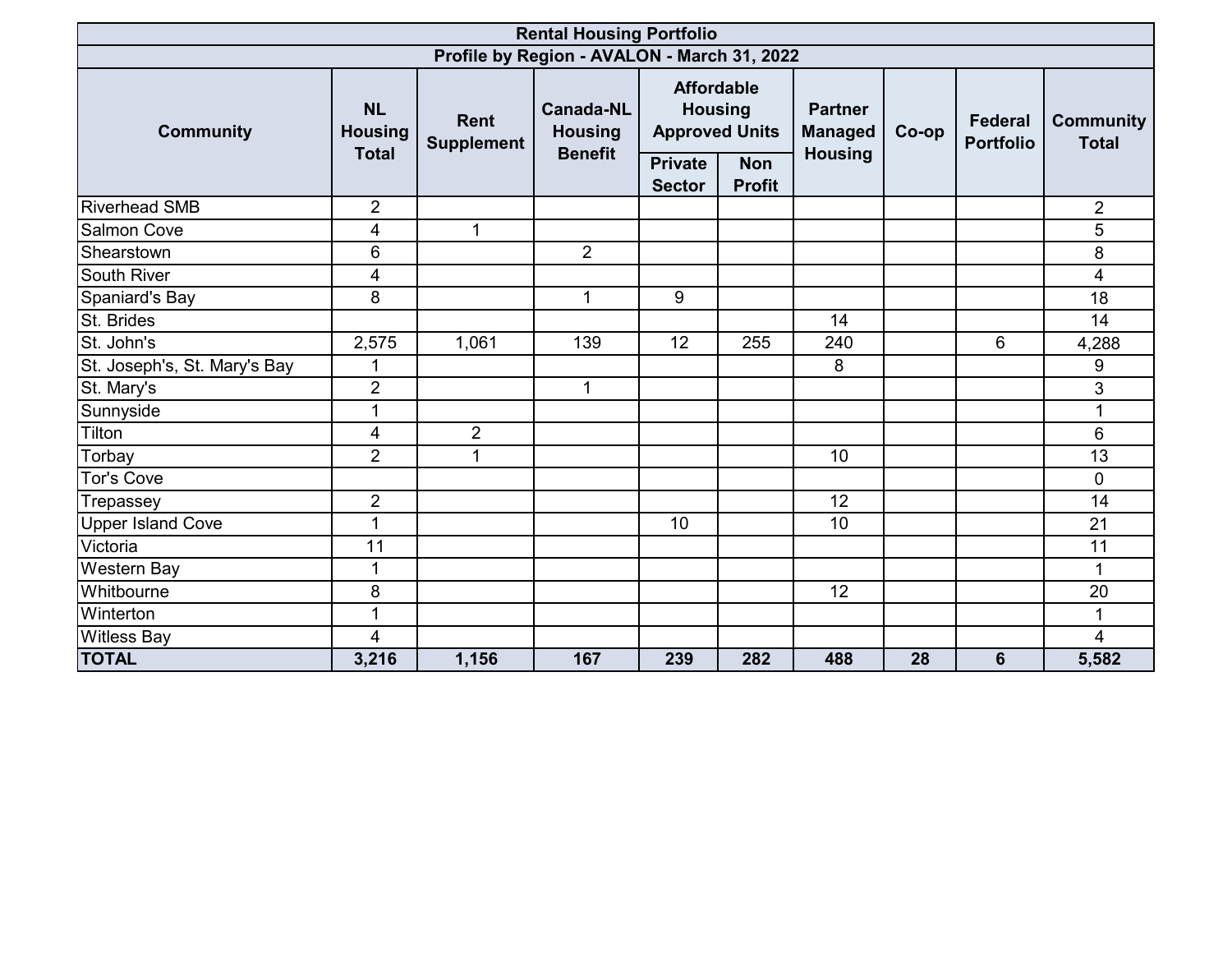| <b>Rental Housing Portfolio</b> |                                             |                                  |                                                      |                                 |                                                              |                |       |                                    |                                  |  |  |
|---------------------------------|---------------------------------------------|----------------------------------|------------------------------------------------------|---------------------------------|--------------------------------------------------------------|----------------|-------|------------------------------------|----------------------------------|--|--|
|                                 |                                             |                                  | Profile by Region - GANDER - March 31, 2022          |                                 |                                                              |                |       |                                    |                                  |  |  |
| <b>Community</b>                | <b>NL</b><br><b>Housing</b><br><b>Total</b> | <b>Rent</b><br><b>Supplement</b> | <b>Canada-NL</b><br><b>Housing</b><br><b>Benefit</b> |                                 | <b>Affordable</b><br><b>Housing</b><br><b>Approved Units</b> |                | Co-op | <b>Federal</b><br><b>Portfolio</b> | <b>Community</b><br><b>Total</b> |  |  |
|                                 |                                             |                                  |                                                      | <b>Private</b><br><b>Sector</b> | <b>Non</b><br><b>Profit</b>                                  | <b>Housing</b> |       |                                    |                                  |  |  |
| Appleton                        | 3                                           |                                  |                                                      | 10                              |                                                              |                |       |                                    | 13                               |  |  |
| <b>Badger's Quay</b>            | 3                                           |                                  |                                                      |                                 |                                                              | 12             |       |                                    | 15                               |  |  |
| Bloomfield                      | $\mathbf{1}$                                |                                  |                                                      |                                 |                                                              |                |       |                                    |                                  |  |  |
| Bonavista                       | 11                                          |                                  | $\mathbf{1}$                                         | 20                              |                                                              |                |       |                                    | 32                               |  |  |
| <b>Bunyan's Cove</b>            | 4                                           |                                  |                                                      |                                 |                                                              |                |       |                                    | 4                                |  |  |
| <b>Canning's Cove</b>           | $\mathbf{1}$                                |                                  |                                                      |                                 |                                                              |                |       |                                    |                                  |  |  |
| Carmanville                     |                                             | $\mathbf{1}$                     |                                                      |                                 |                                                              |                |       |                                    | 1                                |  |  |
| Catalina                        | 5                                           | $\mathbf{1}$                     |                                                      |                                 |                                                              |                |       |                                    | 6                                |  |  |
| Centreville-Wareham-Trinity     | $\mathbf{1}$                                |                                  |                                                      |                                 |                                                              |                |       |                                    | 1                                |  |  |
| Charlottetown, Bonavista Bay    | $\mathbf 1$                                 |                                  |                                                      |                                 |                                                              |                |       |                                    | 1                                |  |  |
| Clarenville                     | 40                                          | 15                               |                                                      |                                 | 12                                                           | 16             |       |                                    | 83                               |  |  |
| Dover                           | $\mathbf 1$                                 |                                  |                                                      |                                 |                                                              |                |       |                                    | $\mathbf{1}$                     |  |  |
| Eastport                        | $\mathbf 1$                                 |                                  |                                                      |                                 |                                                              |                |       | 30                                 | 31                               |  |  |
| Fogo                            | $\mathbf{1}$                                |                                  |                                                      |                                 |                                                              | 16             |       |                                    | 17                               |  |  |
| Gambo                           | 8                                           | $\mathbf{3}$                     | 1                                                    |                                 |                                                              | 8              |       |                                    | 20                               |  |  |
| Gander                          | 126                                         | $\overline{94}$                  | $\overline{7}$                                       |                                 | 33                                                           |                |       |                                    | 260                              |  |  |
| George's Brook                  | 1                                           |                                  |                                                      |                                 |                                                              |                |       |                                    | 1                                |  |  |
| George's Point                  | 3                                           |                                  |                                                      |                                 |                                                              |                |       |                                    | 3                                |  |  |
| Glenwood                        | 5                                           |                                  | $\mathbf{1}$                                         |                                 |                                                              |                |       |                                    | 6                                |  |  |
| Glovertown                      | 6                                           |                                  |                                                      | 13                              |                                                              | 10             |       |                                    | 29                               |  |  |
| <b>Happy Adventure</b>          | 1                                           |                                  |                                                      |                                 |                                                              |                |       |                                    |                                  |  |  |
| Horwood                         | 1                                           |                                  |                                                      |                                 |                                                              |                |       |                                    |                                  |  |  |
| Ivany's Cove                    | 1                                           |                                  |                                                      |                                 |                                                              |                |       |                                    | $\mathbf{1}$                     |  |  |
| Joe Batts Arm                   |                                             |                                  |                                                      |                                 |                                                              |                |       |                                    | $\pmb{0}$                        |  |  |
| King's Cove                     | 1                                           |                                  |                                                      |                                 |                                                              |                |       |                                    |                                  |  |  |
| Main Point                      | 1                                           |                                  |                                                      |                                 |                                                              |                |       |                                    | 1                                |  |  |
| Melrose                         | 1                                           |                                  |                                                      |                                 |                                                              |                |       |                                    |                                  |  |  |
| Middle Amherst Cove             | $\overline{2}$                              |                                  |                                                      |                                 |                                                              |                |       |                                    | $\overline{2}$                   |  |  |
| Milton                          | 1                                           |                                  |                                                      |                                 |                                                              |                |       |                                    |                                  |  |  |
| Musgravetown                    | $\mathbf 1$                                 |                                  |                                                      | 10                              |                                                              |                |       |                                    | 11                               |  |  |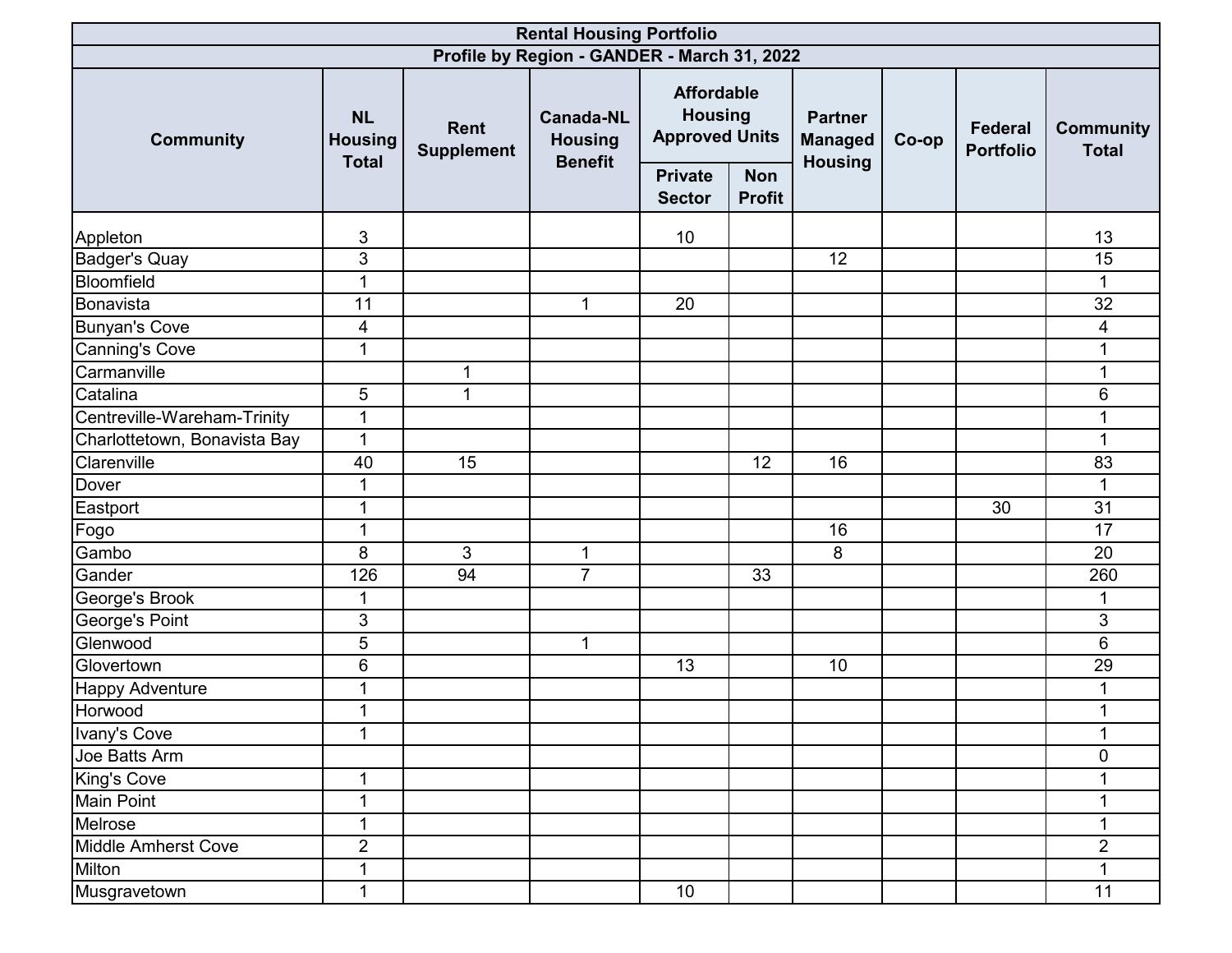| <b>Rental Housing Portfolio</b> |                                             |                           |                                                      |                                                              |                             |                                                    |                  |                                    |                                  |  |  |
|---------------------------------|---------------------------------------------|---------------------------|------------------------------------------------------|--------------------------------------------------------------|-----------------------------|----------------------------------------------------|------------------|------------------------------------|----------------------------------|--|--|
|                                 |                                             |                           | Profile by Region - GANDER - March 31, 2022          |                                                              |                             |                                                    |                  |                                    |                                  |  |  |
| <b>Community</b>                | <b>NL</b><br><b>Housing</b><br><b>Total</b> | Rent<br><b>Supplement</b> | <b>Canada-NL</b><br><b>Housing</b><br><b>Benefit</b> | <b>Affordable</b><br><b>Housing</b><br><b>Approved Units</b> |                             | <b>Partner</b><br><b>Managed</b><br><b>Housing</b> |                  | <b>Federal</b><br><b>Portfolio</b> | <b>Community</b><br><b>Total</b> |  |  |
|                                 |                                             |                           |                                                      | <b>Private</b><br><b>Sector</b>                              | <b>Non</b><br><b>Profit</b> |                                                    |                  |                                    |                                  |  |  |
| Newtown                         | 1                                           |                           |                                                      |                                                              |                             |                                                    |                  |                                    |                                  |  |  |
| Noggin Cove                     | 4                                           |                           |                                                      |                                                              |                             |                                                    |                  |                                    |                                  |  |  |
| NorthWest Brook                 |                                             |                           |                                                      |                                                              |                             |                                                    |                  |                                    |                                  |  |  |
| Port Blandford                  |                                             |                           |                                                      | 6                                                            |                             |                                                    |                  |                                    | 7                                |  |  |
| Port Rexton                     |                                             |                           |                                                      |                                                              |                             | 8                                                  |                  |                                    | 9                                |  |  |
| Port Union                      |                                             |                           |                                                      |                                                              |                             | 12                                                 |                  |                                    | 13                               |  |  |
| Pound Cove                      | 4                                           |                           |                                                      |                                                              |                             |                                                    |                  |                                    | 4                                |  |  |
| Rodger's Cove                   | $\overline{2}$                              |                           |                                                      |                                                              |                             |                                                    |                  |                                    | $\overline{2}$                   |  |  |
| Sandringham                     | 4                                           |                           |                                                      |                                                              |                             |                                                    |                  |                                    |                                  |  |  |
| St. Brendan's                   |                                             |                           |                                                      |                                                              |                             |                                                    |                  |                                    |                                  |  |  |
| Trinity, Bonavista Bay          | $\overline{2}$                              |                           |                                                      |                                                              |                             |                                                    |                  |                                    | $\overline{2}$                   |  |  |
| Victoria Cove                   |                                             |                           | 1                                                    |                                                              |                             |                                                    |                  |                                    | $\overline{2}$                   |  |  |
| Wareham                         |                                             |                           |                                                      | 10                                                           |                             |                                                    |                  |                                    | 10                               |  |  |
| Wesleyville                     | 1                                           | 1                         |                                                      |                                                              |                             |                                                    |                  |                                    | $\overline{2}$                   |  |  |
| <b>TOTAL</b>                    | 250                                         | 115                       | 11                                                   | 69                                                           | 45                          | 82                                                 | $\boldsymbol{0}$ | 30                                 | 602                              |  |  |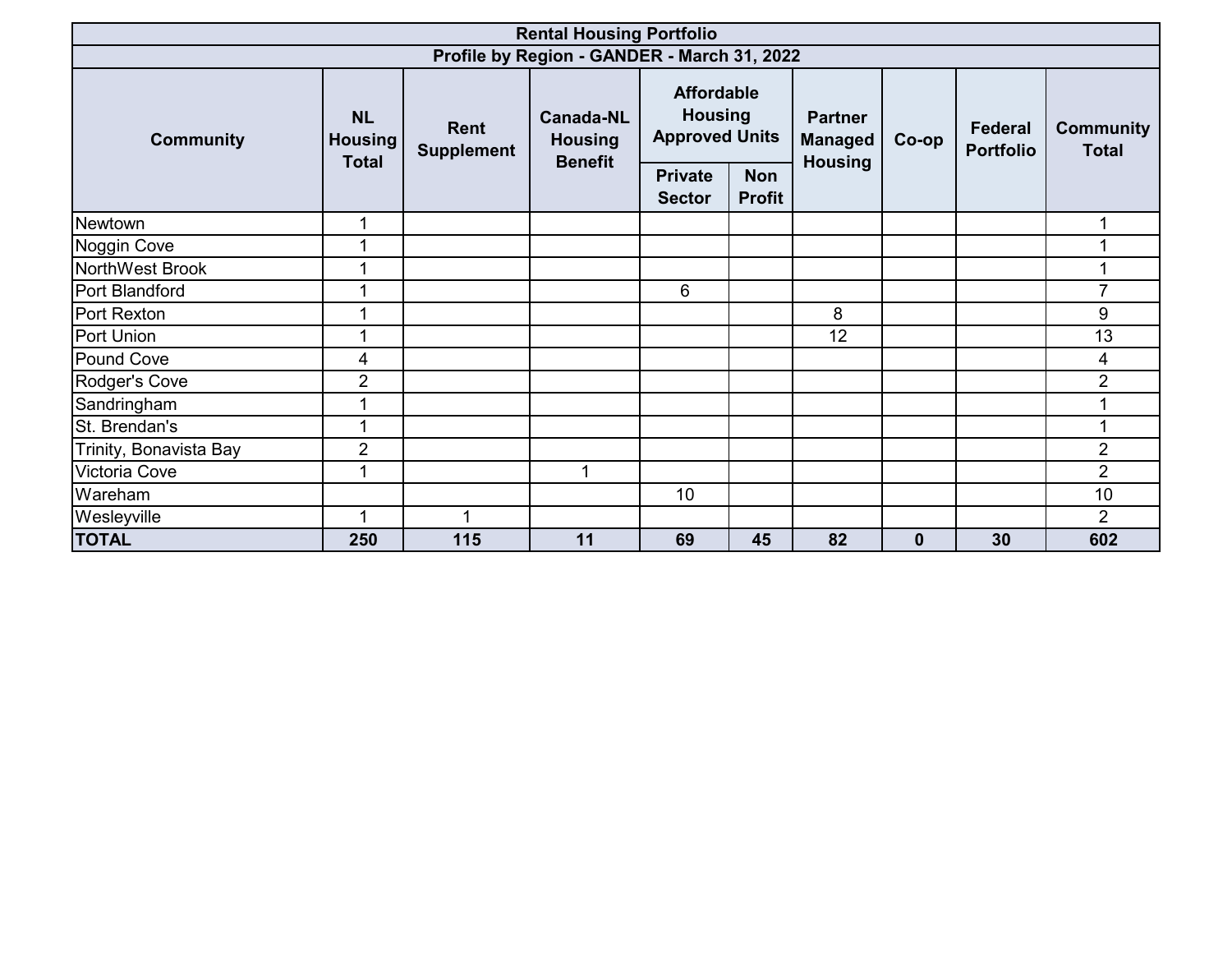|                         | <b>Rental Housing Portfolio</b>             |                                                            |                                                      |                                                                |                |                                                    |          |                                    |                                  |  |  |  |
|-------------------------|---------------------------------------------|------------------------------------------------------------|------------------------------------------------------|----------------------------------------------------------------|----------------|----------------------------------------------------|----------|------------------------------------|----------------------------------|--|--|--|
|                         |                                             | Profile by Region - HAPPY VALLEY/GOOSE BAY- March 31, 2022 |                                                      |                                                                |                |                                                    |          |                                    |                                  |  |  |  |
| <b>Community</b>        | <b>NL</b><br><b>Housing</b><br><b>Total</b> | <b>Rent</b><br><b>Supplement</b>                           | <b>Canada-NL</b><br><b>Housing</b><br><b>Benefit</b> | <b>Affordable</b><br><b>Housing</b><br><b>Approved Units</b>   |                | <b>Partner</b><br><b>Managed</b><br><b>Housing</b> | Co-op    | <b>Federal</b><br><b>Portfolio</b> | <b>Community</b><br><b>Total</b> |  |  |  |
|                         |                                             |                                                            |                                                      | <b>Private</b><br><b>Non</b><br><b>Profit</b><br><b>Sector</b> |                |                                                    |          |                                    |                                  |  |  |  |
| Cartwright              | 5                                           |                                                            | 1                                                    |                                                                |                | 22                                                 |          |                                    | 28                               |  |  |  |
| Charlottetown, Labrador |                                             |                                                            |                                                      |                                                                |                |                                                    |          |                                    | $\mathbf 0$                      |  |  |  |
| Forteau                 |                                             | $\mathbf{1}$                                               |                                                      |                                                                |                | 12                                                 |          |                                    | 13                               |  |  |  |
| Happy Valley-Goose Bay  | 83                                          |                                                            | $\mathbf{1}$                                         | 28                                                             | 15             | 75                                                 |          |                                    | 202                              |  |  |  |
| Hopedale                | 18                                          |                                                            |                                                      |                                                                | 4              |                                                    |          |                                    | 22                               |  |  |  |
| <b>Labrador City</b>    | 88                                          | $\overline{7}$                                             | 1                                                    |                                                                | 14             |                                                    |          |                                    | 110                              |  |  |  |
| L'Anse au Loup          | 1                                           |                                                            |                                                      |                                                                |                |                                                    |          |                                    | 1                                |  |  |  |
| Makkovik                | 4                                           |                                                            |                                                      |                                                                | $\overline{2}$ |                                                    |          |                                    | 6                                |  |  |  |
| <b>Mud Lake</b>         | 1                                           |                                                            |                                                      |                                                                |                |                                                    |          |                                    | 1                                |  |  |  |
| Nain                    | 34                                          |                                                            |                                                      |                                                                | 5              |                                                    |          |                                    | 39                               |  |  |  |
| North West River        | $\overline{7}$                              |                                                            |                                                      |                                                                |                |                                                    |          |                                    | $\overline{7}$                   |  |  |  |
| Pinware                 | $\overline{2}$                              |                                                            |                                                      |                                                                |                |                                                    |          |                                    | $\overline{2}$                   |  |  |  |
| Port Hope Simpson       | 5                                           |                                                            |                                                      |                                                                |                |                                                    |          |                                    | 5                                |  |  |  |
| Postville               |                                             |                                                            |                                                      |                                                                | $\mathbf{1}$   |                                                    |          |                                    | 1                                |  |  |  |
| St. Lewis               | 1                                           | 1                                                          |                                                      |                                                                |                |                                                    |          |                                    | $\overline{2}$                   |  |  |  |
| Wabush                  |                                             | 1                                                          | 1                                                    |                                                                | $\mathbf 1$    |                                                    |          |                                    | 3                                |  |  |  |
| <b>West St. Modeste</b> | 1                                           |                                                            |                                                      |                                                                |                |                                                    |          |                                    | 1                                |  |  |  |
| <b>TOTAL</b>            | 250                                         | 10                                                         | 4                                                    | 28                                                             | 42             | 109                                                | $\bf{0}$ | $\bf{0}$                           | 443                              |  |  |  |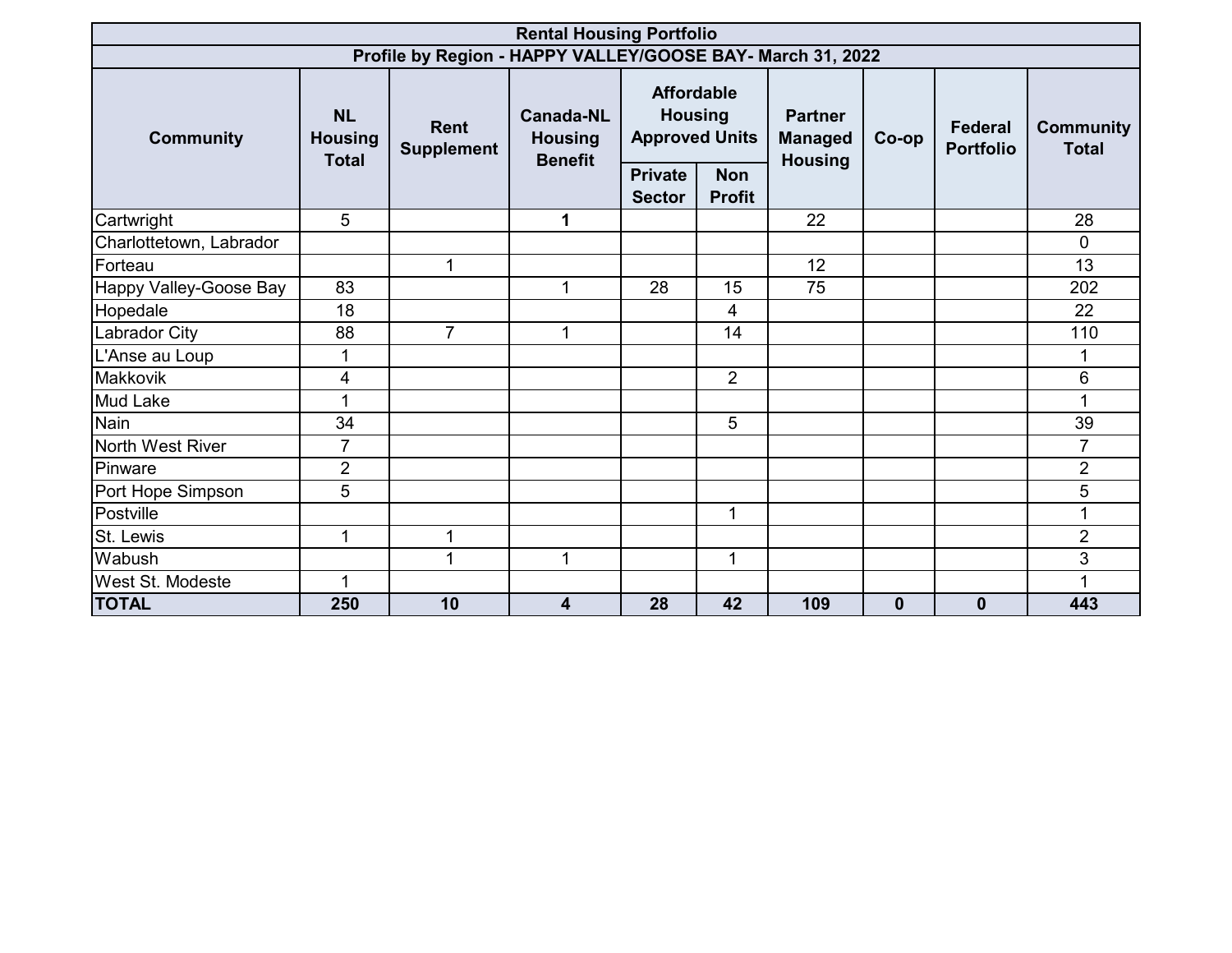| <b>Rental Housing Portfolio</b>     |                                             |                                                  |                                                      |                                                                                |                |                                                    |       |                                    |                                  |  |
|-------------------------------------|---------------------------------------------|--------------------------------------------------|------------------------------------------------------|--------------------------------------------------------------------------------|----------------|----------------------------------------------------|-------|------------------------------------|----------------------------------|--|
|                                     |                                             | Profile by Region - GRAND FALLS - March 31, 2022 |                                                      |                                                                                |                |                                                    |       |                                    |                                  |  |
| <b>Community</b>                    | <b>NL</b><br><b>Housing</b><br><b>Total</b> | Rent<br><b>Supplement</b>                        | <b>Canada-NL</b><br><b>Housing</b><br><b>Benefit</b> | <b>Affordable</b><br><b>Housing</b><br><b>Approved Units</b><br><b>Private</b> | <b>Non</b>     | <b>Partner</b><br><b>Managed</b><br><b>Housing</b> | Co-op | <b>Federal</b><br><b>Portfolio</b> | <b>Community</b><br><b>Total</b> |  |
|                                     |                                             |                                                  |                                                      | <b>Sector</b>                                                                  | <b>Profit</b>  |                                                    |       |                                    |                                  |  |
| <b>Badger</b>                       | $\overline{7}$                              |                                                  |                                                      |                                                                                |                |                                                    |       |                                    | $\overline{7}$                   |  |
| <b>Baie Verte</b>                   | $\mathbf 1$                                 |                                                  |                                                      |                                                                                |                |                                                    |       |                                    |                                  |  |
| <b>Beachside</b>                    | 1                                           |                                                  |                                                      |                                                                                |                |                                                    |       |                                    |                                  |  |
| Beaumount                           |                                             |                                                  |                                                      |                                                                                |                |                                                    |       |                                    | $\overline{0}$                   |  |
| Belleoram                           | 6                                           |                                                  |                                                      |                                                                                |                |                                                    |       |                                    | 6                                |  |
| <b>Birchy Bay</b>                   | $\overline{2}$                              |                                                  |                                                      |                                                                                |                |                                                    |       |                                    | $\overline{2}$                   |  |
| <b>Bishop's Falls</b>               | 63                                          | 4                                                | $\overline{2}$                                       | 9                                                                              |                |                                                    |       |                                    | 78                               |  |
| Botwood                             | 42                                          | $\overline{2}$<br>3                              | 1                                                    |                                                                                | 12             | 12                                                 |       |                                    | 68                               |  |
| <b>Brown's Arm</b>                  | 1<br>1                                      |                                                  |                                                      |                                                                                |                |                                                    |       |                                    | 5                                |  |
| Campbellton<br><b>Carter's Cove</b> |                                             |                                                  |                                                      |                                                                                |                |                                                    |       |                                    |                                  |  |
|                                     | 1                                           |                                                  |                                                      |                                                                                |                |                                                    |       |                                    |                                  |  |
| <b>Comfort Cove-Newstead</b>        | 4                                           |                                                  |                                                      |                                                                                |                |                                                    |       |                                    | 4                                |  |
| Cottlesville                        | $\mathbf 1$                                 | 5                                                |                                                      |                                                                                |                |                                                    |       |                                    | $\,6$                            |  |
| Embree                              | $\overline{2}$                              |                                                  |                                                      |                                                                                |                |                                                    |       |                                    | $\overline{2}$                   |  |
| <b>Grand Falls-Windsor</b>          | 246                                         | 127                                              | 20                                                   | 38                                                                             | $\overline{2}$ | 16                                                 |       |                                    | 449                              |  |
| <b>Harbour Breton</b>               | 5                                           |                                                  |                                                      |                                                                                | 14             | 8                                                  |       |                                    | 27                               |  |
| Head of Bay d'Espoir, Milltown      |                                             |                                                  |                                                      |                                                                                |                | 12                                                 |       |                                    | 12                               |  |
| Hermitage                           | $\overline{2}$                              |                                                  |                                                      |                                                                                |                |                                                    |       |                                    | $\overline{2}$                   |  |
| <b>Herring Neck</b>                 |                                             |                                                  |                                                      |                                                                                |                |                                                    |       |                                    | $\mathbf 0$                      |  |
| <b>Kings Point</b>                  |                                             |                                                  |                                                      | 12                                                                             |                |                                                    |       |                                    | 12                               |  |
| La Scie                             | $\mathbf 1$                                 |                                                  |                                                      |                                                                                |                |                                                    |       |                                    |                                  |  |
| Lewisporte                          | 19                                          | 36                                               | 4                                                    |                                                                                |                | 10                                                 |       |                                    | 69                               |  |
| Loon Bay                            |                                             |                                                  |                                                      |                                                                                |                |                                                    |       |                                    | $\mathbf 0$                      |  |
| Milltown                            | $\mathbf{3}$                                |                                                  |                                                      |                                                                                |                |                                                    |       |                                    | 3                                |  |
| Moreton's Harbour                   |                                             |                                                  |                                                      |                                                                                |                |                                                    |       |                                    | 0                                |  |
| Morrisville                         | $\mathbf 1$                                 |                                                  |                                                      |                                                                                |                |                                                    |       |                                    |                                  |  |
| Norris Arm                          | 4                                           |                                                  |                                                      |                                                                                |                |                                                    |       |                                    | 4                                |  |
| Northern Arm                        | 1                                           |                                                  |                                                      |                                                                                |                |                                                    |       |                                    |                                  |  |
| Peterview                           | $\boldsymbol{9}$                            |                                                  |                                                      |                                                                                | 10             |                                                    |       |                                    | 19                               |  |
| Phillip's Head                      | $\mathbf{1}$                                |                                                  |                                                      |                                                                                |                |                                                    |       |                                    | 1                                |  |
| Point Leamington                    | 10                                          | $\mathbf{1}$                                     |                                                      |                                                                                |                | 12                                                 |       |                                    | 23                               |  |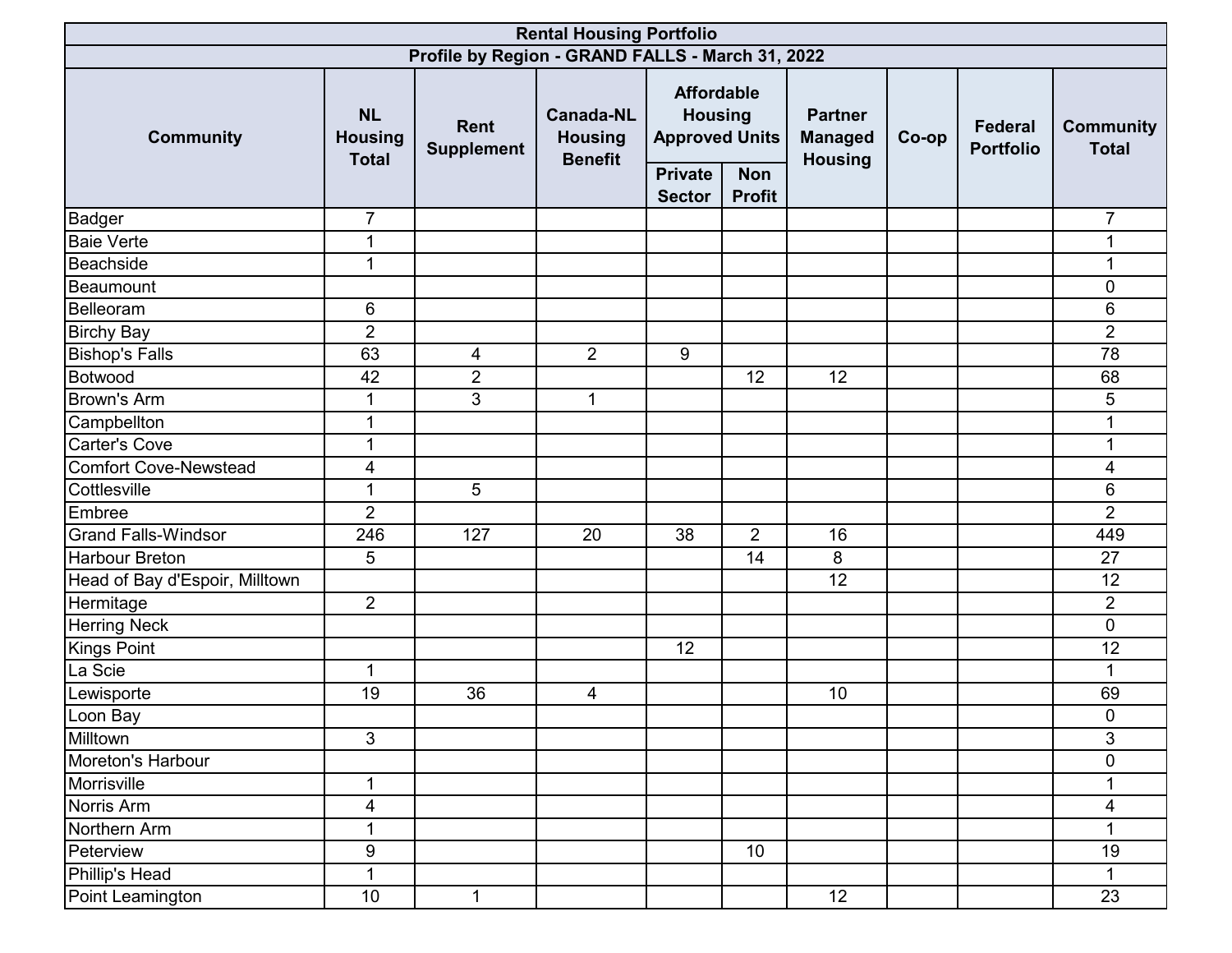| <b>Rental Housing Portfolio</b>                  |                                             |                                  |                                                      |                                                              |                             |                                                    |             |                                    |                                  |  |  |
|--------------------------------------------------|---------------------------------------------|----------------------------------|------------------------------------------------------|--------------------------------------------------------------|-----------------------------|----------------------------------------------------|-------------|------------------------------------|----------------------------------|--|--|
| Profile by Region - GRAND FALLS - March 31, 2022 |                                             |                                  |                                                      |                                                              |                             |                                                    |             |                                    |                                  |  |  |
| <b>Community</b>                                 | <b>NL</b><br><b>Housing</b><br><b>Total</b> | <b>Rent</b><br><b>Supplement</b> | <b>Canada-NL</b><br><b>Housing</b><br><b>Benefit</b> | <b>Affordable</b><br><b>Housing</b><br><b>Approved Units</b> |                             | <b>Partner</b><br><b>Managed</b><br><b>Housing</b> | $Co$ -op    | <b>Federal</b><br><b>Portfolio</b> | <b>Community</b><br><b>Total</b> |  |  |
|                                                  |                                             |                                  |                                                      | <b>Private</b><br><b>Sector</b>                              | <b>Non</b><br><b>Profit</b> |                                                    |             |                                    |                                  |  |  |
| Point of Bay                                     | 1                                           |                                  |                                                      |                                                              |                             |                                                    |             |                                    | 1                                |  |  |
| Robert's Arm                                     | 3                                           |                                  |                                                      |                                                              | 14                          | 20                                                 |             |                                    | 37                               |  |  |
| Sandyville                                       | 4                                           |                                  |                                                      |                                                              |                             |                                                    |             |                                    | 4                                |  |  |
| Springdale                                       | 10                                          |                                  |                                                      | 20                                                           |                             |                                                    |             |                                    | 31                               |  |  |
| St. Alban's                                      | 5                                           |                                  |                                                      |                                                              |                             |                                                    |             |                                    | 5                                |  |  |
| St. Jacques-Coomb's Cove                         | 1                                           |                                  |                                                      |                                                              |                             |                                                    |             |                                    |                                  |  |  |
| South Brook                                      | 4                                           |                                  |                                                      |                                                              |                             |                                                    |             |                                    | 4                                |  |  |
| Stanhope                                         |                                             |                                  |                                                      |                                                              |                             |                                                    |             |                                    |                                  |  |  |
| Summerford                                       | 4                                           |                                  |                                                      |                                                              |                             | 12                                                 |             |                                    | 16                               |  |  |
| Too Good Arm                                     | 1                                           |                                  |                                                      |                                                              |                             |                                                    |             |                                    |                                  |  |  |
| Triton                                           | 4                                           |                                  |                                                      |                                                              |                             |                                                    |             |                                    | 4                                |  |  |
| Twillingate                                      | 3                                           |                                  |                                                      | 20                                                           |                             |                                                    |             |                                    | 23                               |  |  |
| <b>TOTAL</b>                                     | 475                                         | 179                              | 27                                                   | 99                                                           | 52                          | 102                                                | $\mathbf 0$ | $\mathbf{0}$                       | 934                              |  |  |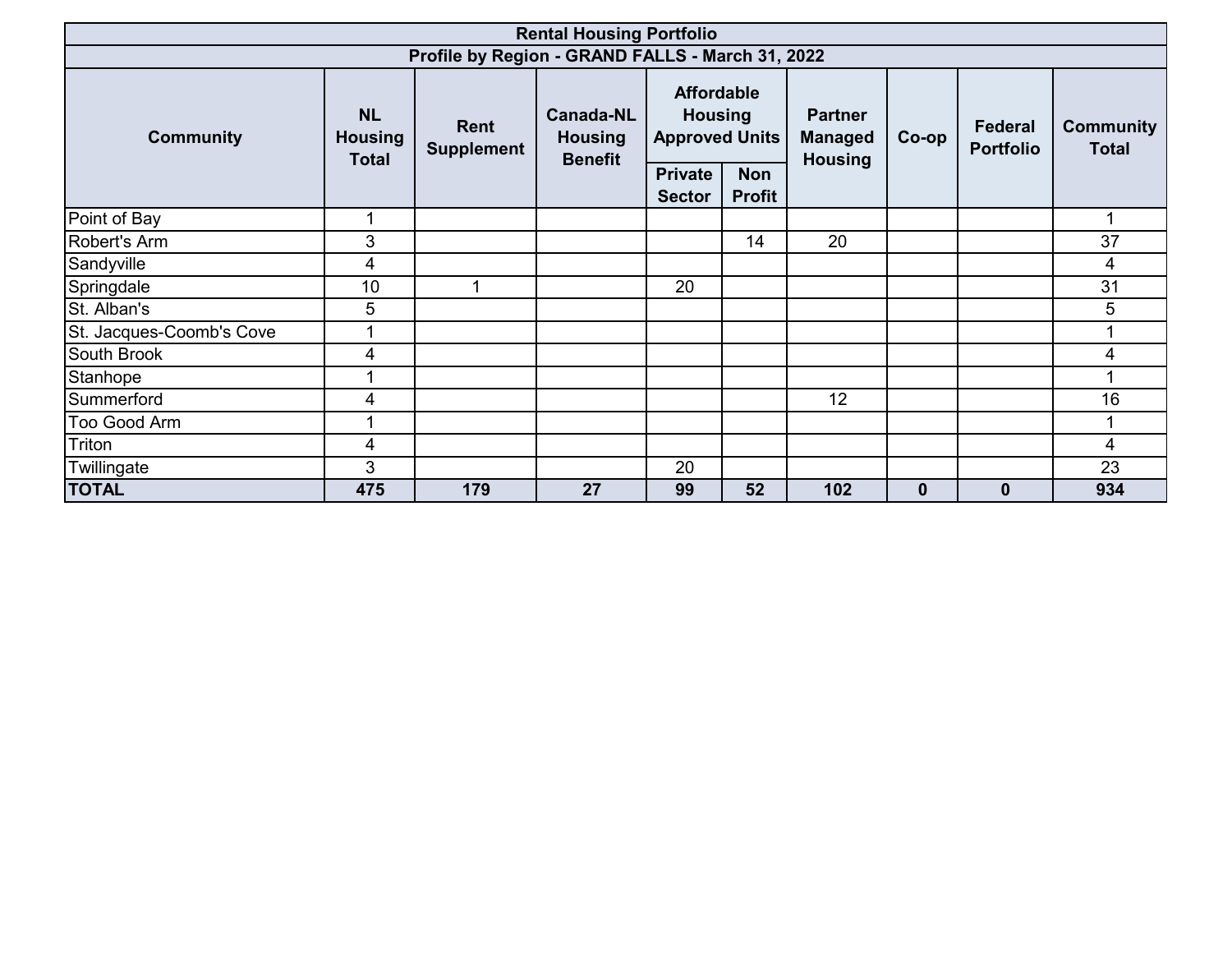|                      | <b>Rental Housing Portfolio</b>             |                                  |                                                      |                                                              |                             |                                                    |                  |                                    |                                  |  |  |  |
|----------------------|---------------------------------------------|----------------------------------|------------------------------------------------------|--------------------------------------------------------------|-----------------------------|----------------------------------------------------|------------------|------------------------------------|----------------------------------|--|--|--|
|                      |                                             |                                  | Profile by Region - MARYSTOWN - March 31, 2022       |                                                              |                             |                                                    |                  |                                    |                                  |  |  |  |
| <b>Community</b>     | <b>NL</b><br><b>Housing</b><br><b>Total</b> | <b>Rent</b><br><b>Supplement</b> | <b>Canada-NL</b><br><b>Housing</b><br><b>Benefit</b> | <b>Affordable</b><br><b>Housing</b><br><b>Approved Units</b> |                             | <b>Partner</b><br><b>Managed</b><br><b>Housing</b> | Co-op            | <b>Federal</b><br><b>Portfolio</b> | <b>Community</b><br><b>Total</b> |  |  |  |
|                      |                                             |                                  |                                                      | <b>Private</b><br><b>Sector</b>                              | <b>Non</b><br><b>Profit</b> |                                                    |                  |                                    |                                  |  |  |  |
| Bay L'Argent         | 6                                           |                                  |                                                      |                                                              |                             |                                                    |                  |                                    | 6                                |  |  |  |
| <b>Burin</b>         | 51                                          |                                  |                                                      | 30                                                           |                             |                                                    |                  |                                    | 81                               |  |  |  |
| Creston              |                                             |                                  |                                                      |                                                              |                             |                                                    |                  |                                    | $\mathbf 0$                      |  |  |  |
| <b>Creston South</b> |                                             | 1                                |                                                      |                                                              |                             |                                                    |                  |                                    | 1                                |  |  |  |
| Fortune              | 35                                          |                                  |                                                      | 10                                                           |                             |                                                    |                  |                                    | 45                               |  |  |  |
| Garnish              |                                             |                                  |                                                      |                                                              |                             | 8                                                  |                  |                                    | 8                                |  |  |  |
| <b>Grand Bank</b>    | 36                                          |                                  |                                                      | 10                                                           |                             |                                                    |                  |                                    | 46                               |  |  |  |
| Lawn                 | $\overline{4}$                              |                                  |                                                      |                                                              |                             |                                                    |                  |                                    | 4                                |  |  |  |
| Marystown            | 145                                         |                                  |                                                      | 10                                                           | 12                          | 12                                                 |                  | 32                                 | 211                              |  |  |  |
| St. Lawrence         | 25                                          |                                  |                                                      |                                                              |                             |                                                    |                  |                                    | 25                               |  |  |  |
| Winterland           |                                             |                                  |                                                      | 8                                                            |                             |                                                    |                  |                                    | 8                                |  |  |  |
| <b>TOTAL</b>         | 302                                         | 1                                | $\bf{0}$                                             | 68                                                           | 12                          | 20                                                 | $\boldsymbol{0}$ | 32                                 | 435                              |  |  |  |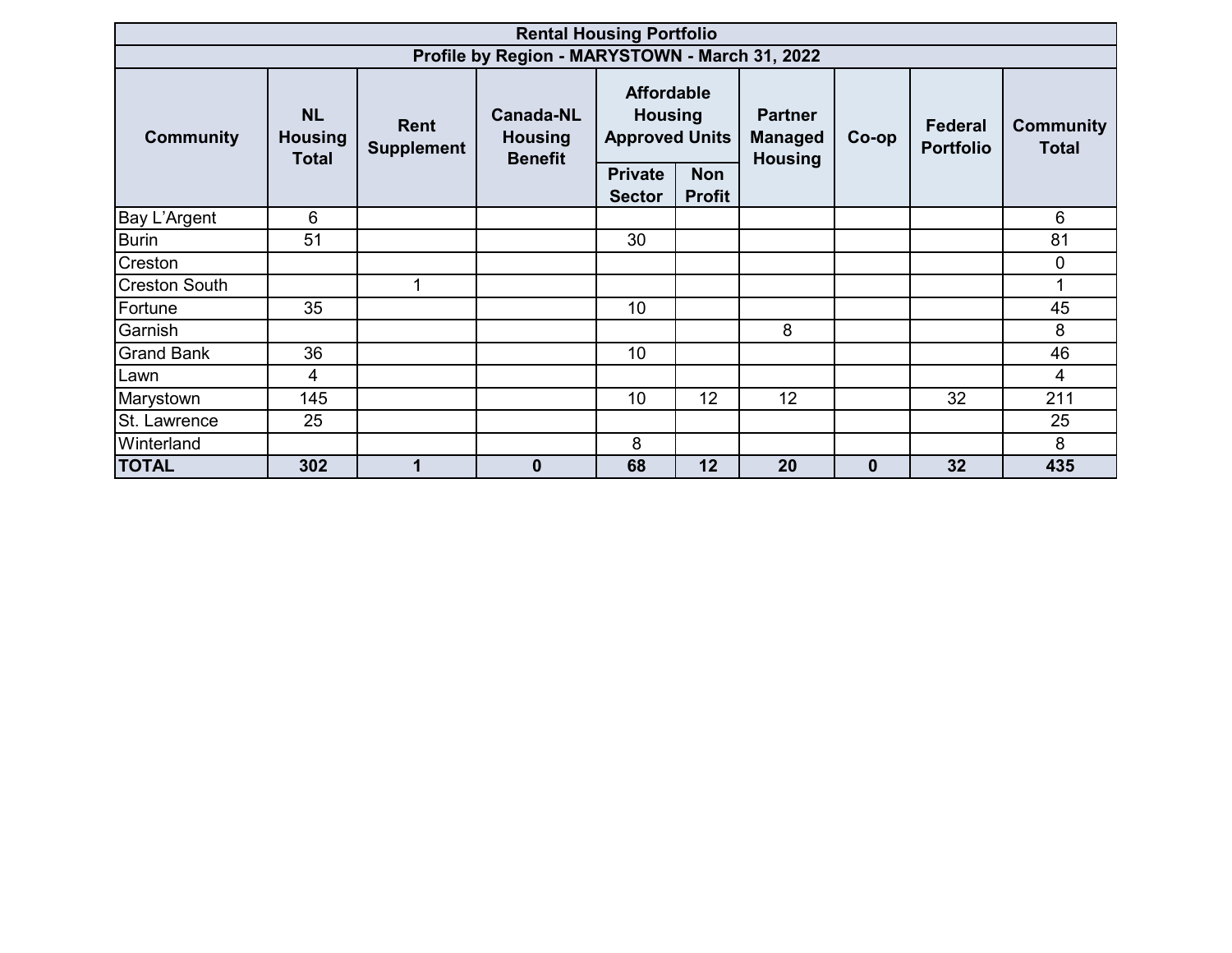| <b>Rental Housing Portfolio</b> |                                             |                                                   |                                                      |                                                                                                 |                             |                                                    |       |                             |                                  |  |  |
|---------------------------------|---------------------------------------------|---------------------------------------------------|------------------------------------------------------|-------------------------------------------------------------------------------------------------|-----------------------------|----------------------------------------------------|-------|-----------------------------|----------------------------------|--|--|
|                                 |                                             | Profile by Region - CORNER BROOK - March 31, 2022 |                                                      |                                                                                                 |                             |                                                    |       |                             |                                  |  |  |
| <b>Community</b>                | <b>NL</b><br><b>Housing</b><br><b>Total</b> | Rent<br><b>Supplement</b>                         | <b>Canada-NL</b><br><b>Housing</b><br><b>Benefit</b> | <b>Affordable</b><br><b>Housing</b><br><b>Approved Units</b><br><b>Private</b><br><b>Sector</b> | <b>Non</b><br><b>Profit</b> | <b>Partner</b><br><b>Managed</b><br><b>Housing</b> | Co-op | Federal<br><b>Portfolio</b> | <b>Community</b><br><b>Total</b> |  |  |
| <b>Beniot's Cove</b>            |                                             |                                                   |                                                      |                                                                                                 |                             |                                                    |       |                             | $\mathbf 0$                      |  |  |
| Corner Brook                    | 667                                         | 166                                               | 13                                                   |                                                                                                 | 24                          | 20                                                 | 18    | 44                          | 952                              |  |  |
| Cow Head                        |                                             |                                                   |                                                      |                                                                                                 |                             | $\overline{12}$                                    |       |                             | 13                               |  |  |
| Cox's Cove                      | $\overline{2}$                              |                                                   |                                                      |                                                                                                 |                             |                                                    |       |                             | $\overline{2}$                   |  |  |
| Deer Lake                       | 57                                          | 30                                                | $\overline{2}$                                       | 22                                                                                              |                             |                                                    |       |                             | 111                              |  |  |
| <b>Flower's Cove</b>            |                                             |                                                   |                                                      |                                                                                                 |                             | 12                                                 |       |                             | 12                               |  |  |
| Frenchman's Cove-Bay of Islands | 3                                           |                                                   |                                                      |                                                                                                 |                             |                                                    |       |                             | 3                                |  |  |
| Gilliams                        | $\mathbf 1$                                 |                                                   |                                                      |                                                                                                 |                             |                                                    |       |                             | 1                                |  |  |
| <b>Halfway Point</b>            | $\blacktriangleleft$                        |                                                   |                                                      |                                                                                                 |                             |                                                    |       |                             | 1                                |  |  |
| Hampden                         | $\,6$                                       |                                                   |                                                      |                                                                                                 |                             |                                                    |       |                             | 6                                |  |  |
| Hawke's Bay                     | $\blacktriangleleft$                        |                                                   |                                                      |                                                                                                 |                             |                                                    |       |                             |                                  |  |  |
| Humber Arm South                |                                             |                                                   |                                                      |                                                                                                 |                             | 8                                                  |       |                             | 8                                |  |  |
| <b>Lark Harbour</b>             | $\overline{2}$                              |                                                   |                                                      |                                                                                                 |                             |                                                    |       |                             | $\overline{2}$                   |  |  |
| Main Brook                      | $\overline{2}$                              |                                                   |                                                      |                                                                                                 |                             |                                                    |       |                             | $\overline{2}$                   |  |  |
| <b>McIvers</b>                  | $\overline{2}$                              |                                                   |                                                      |                                                                                                 |                             |                                                    |       |                             | $\overline{2}$                   |  |  |
| Meadows                         | 5                                           |                                                   |                                                      |                                                                                                 |                             |                                                    |       |                             | 5                                |  |  |
| Mount Moriah                    |                                             |                                                   | $\mathbf 1$                                          |                                                                                                 |                             |                                                    |       |                             |                                  |  |  |
| Norris Point                    | 4                                           |                                                   |                                                      |                                                                                                 |                             | 12                                                 |       |                             | 16                               |  |  |
| Parsons Pond                    | $\mathbf 1$                                 |                                                   |                                                      |                                                                                                 |                             | 12                                                 |       |                             | 13                               |  |  |
| Pasadena                        | 5                                           | $\mathbf 1$                                       | $\mathbf 1$                                          |                                                                                                 | 24                          | 8                                                  |       |                             | 39                               |  |  |
| Port au Choix                   | $\mathbf 1$                                 |                                                   |                                                      |                                                                                                 |                             |                                                    |       |                             |                                  |  |  |
| Port Saunders                   |                                             |                                                   |                                                      | 4                                                                                               |                             | 12                                                 |       |                             | 16                               |  |  |
| Reidville                       |                                             |                                                   |                                                      | 10                                                                                              |                             |                                                    |       |                             | 10                               |  |  |
| Rocky Harbour                   | 10                                          |                                                   |                                                      | 10                                                                                              |                             |                                                    |       |                             | 20                               |  |  |
| Roddickton                      | 8                                           |                                                   |                                                      |                                                                                                 |                             |                                                    |       |                             | $\overline{\infty}$              |  |  |
| St. Anthony                     | 18                                          | $\overline{7}$                                    |                                                      |                                                                                                 |                             | 12                                                 |       |                             | 37                               |  |  |
| St. Jude                        |                                             |                                                   |                                                      |                                                                                                 |                             |                                                    |       |                             |                                  |  |  |
| St. Pauls                       | $\mathbf 1$                                 |                                                   |                                                      |                                                                                                 |                             |                                                    |       |                             | 1                                |  |  |
| Summerside                      | $\overline{2}$                              |                                                   |                                                      |                                                                                                 |                             |                                                    |       |                             | $\overline{2}$                   |  |  |
| <b>Trout River</b>              |                                             |                                                   | $\mathbf{1}$                                         |                                                                                                 |                             |                                                    |       |                             |                                  |  |  |
| <b>Woody Point</b>              |                                             |                                                   |                                                      |                                                                                                 |                             | 12                                                 |       |                             | 12                               |  |  |
| <b>TOTAL</b>                    | 801                                         | 204                                               | 18                                                   | 46                                                                                              | 48                          | 120                                                | 18    | 44                          | 1,299                            |  |  |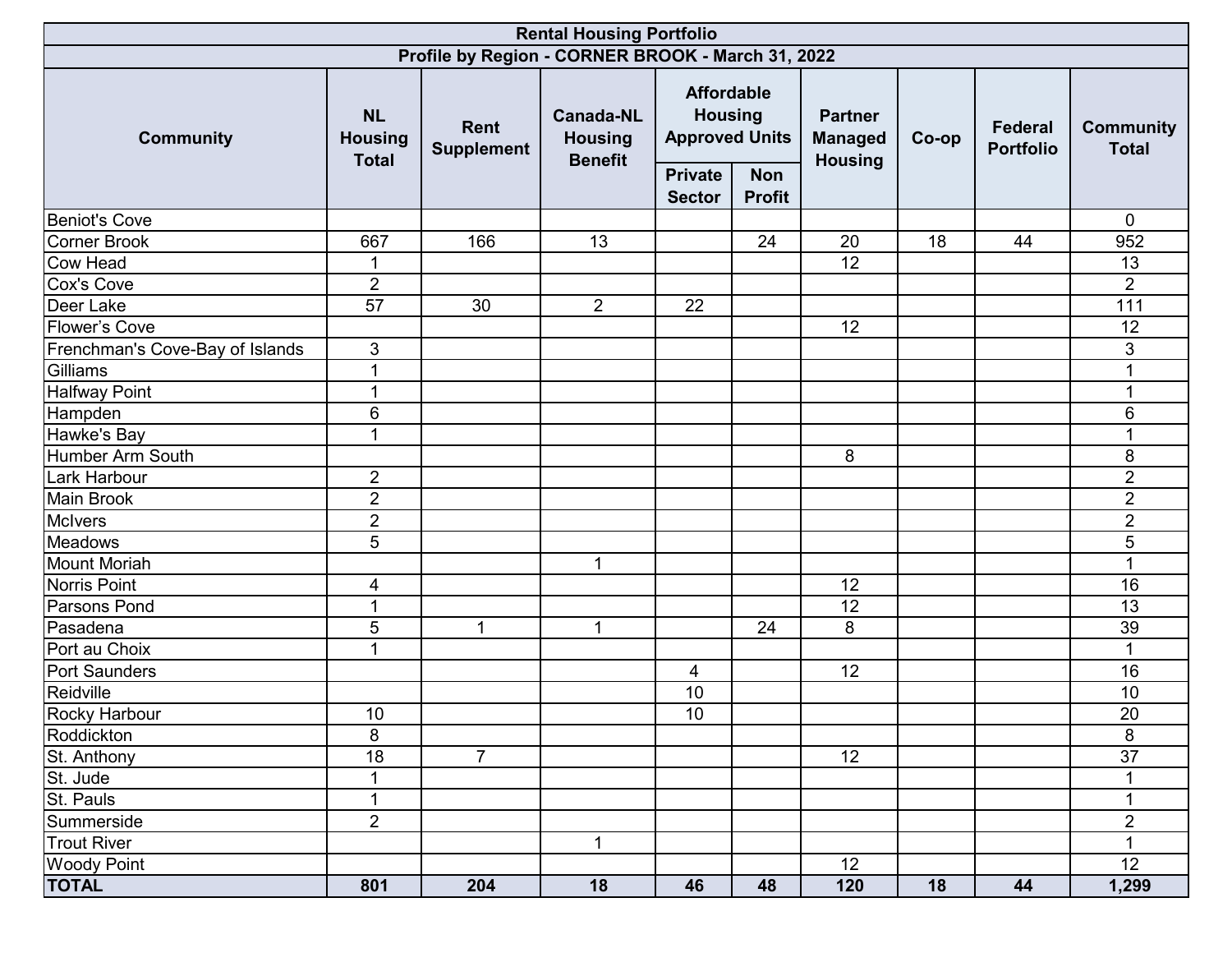| <b>Rental Housing Portfolio</b> |                                                   |                           |                                                      |                                                                        |                             |                                                    |       |                             |                                  |  |  |
|---------------------------------|---------------------------------------------------|---------------------------|------------------------------------------------------|------------------------------------------------------------------------|-----------------------------|----------------------------------------------------|-------|-----------------------------|----------------------------------|--|--|
|                                 | Profile by Region - STEPHENVILLE - March 31, 2022 |                           |                                                      |                                                                        |                             |                                                    |       |                             |                                  |  |  |
| <b>Community</b>                | <b>NL</b><br><b>Housing</b><br><b>Total</b>       | Rent<br><b>Supplement</b> | <b>Canada-NL</b><br><b>Housing</b><br><b>Benefit</b> | <b>Affordable</b><br><b>Housing</b><br><b>Approved</b><br><b>Units</b> |                             | <b>Partner</b><br><b>Managed</b><br><b>Housing</b> | Co-op | Federal<br><b>Portfolio</b> | <b>Community</b><br><b>Total</b> |  |  |
|                                 |                                                   |                           |                                                      | <b>Private</b><br><b>Sector</b>                                        | <b>Non</b><br><b>Profit</b> |                                                    |       |                             |                                  |  |  |
| Abraham's Cove                  | $\mathbf 1$                                       |                           |                                                      |                                                                        |                             |                                                    |       |                             | $\mathbf{1}$                     |  |  |
| <b>Barachois Brook</b>          | $\overline{2}$                                    |                           |                                                      |                                                                        |                             |                                                    |       |                             | $\overline{2}$                   |  |  |
| <b>Bay St. George</b>           |                                                   |                           |                                                      |                                                                        |                             |                                                    |       |                             | $\pmb{0}$                        |  |  |
| <b>Black Duck Brook</b>         | 1                                                 |                           |                                                      |                                                                        |                             |                                                    |       |                             | 1                                |  |  |
| <b>Boswarlos</b>                | 1                                                 |                           |                                                      |                                                                        |                             |                                                    |       |                             | 1                                |  |  |
| <b>Burgeo</b>                   |                                                   |                           |                                                      |                                                                        |                             | 14                                                 |       |                             | 14                               |  |  |
| <b>Campbells Creek</b>          | $\mathbf 1$                                       |                           |                                                      |                                                                        |                             |                                                    |       |                             | 1                                |  |  |
| Channel-Port aux Basques        | 23                                                |                           |                                                      |                                                                        |                             | 21                                                 |       |                             | 44                               |  |  |
| Degrau                          | $\mathbf 1$                                       |                           |                                                      |                                                                        |                             |                                                    |       |                             |                                  |  |  |
| <b>Doyles</b>                   | $\mathbf{1}$                                      |                           |                                                      |                                                                        |                             |                                                    |       |                             | 1                                |  |  |
| <b>Felix Cove</b>               | $\overline{2}$                                    |                           |                                                      |                                                                        |                             |                                                    |       |                             | $\overline{2}$                   |  |  |
| Gallants                        | 1                                                 |                           |                                                      |                                                                        |                             |                                                    |       |                             |                                  |  |  |
| Jeffrey's                       | 4                                                 |                           |                                                      |                                                                        |                             |                                                    |       |                             | 4                                |  |  |
| Kippens                         | 8                                                 |                           |                                                      | 10                                                                     |                             |                                                    |       |                             | 18                               |  |  |
| Lourdes                         | $\overline{c}$                                    |                           |                                                      |                                                                        |                             |                                                    |       |                             | $\overline{2}$                   |  |  |
| Maidstone                       | $\mathfrak{S}$                                    |                           |                                                      |                                                                        |                             |                                                    |       |                             | $\mathfrak{S}$                   |  |  |
| Mainland                        | $\overline{2}$                                    |                           | $\mathbf{1}$                                         |                                                                        |                             |                                                    |       |                             | 3                                |  |  |
| <b>Marches Point</b>            | 1                                                 |                           |                                                      |                                                                        |                             |                                                    |       |                             |                                  |  |  |
| <b>Mattis Point</b>             | 1                                                 |                           |                                                      |                                                                        |                             |                                                    |       |                             |                                  |  |  |
| <b>McKays</b>                   | 1                                                 |                           |                                                      |                                                                        |                             |                                                    |       |                             |                                  |  |  |
| Point au Mal                    | 1                                                 |                           |                                                      |                                                                        |                             |                                                    |       |                             |                                  |  |  |
| Port Au Port East               | 9                                                 | $\mathbf 1$               |                                                      |                                                                        |                             |                                                    |       |                             | $10$                             |  |  |
| Port au Port West               | 1                                                 |                           | $\mathbf{1}$                                         |                                                                        |                             |                                                    |       |                             | $\overline{2}$                   |  |  |
| Ramea                           |                                                   |                           |                                                      |                                                                        |                             |                                                    |       |                             |                                  |  |  |
| Robinsons                       |                                                   |                           |                                                      |                                                                        |                             | 12 <sup>°</sup>                                    |       |                             | 13                               |  |  |
| Searston                        | 1                                                 |                           |                                                      |                                                                        |                             |                                                    |       |                             |                                  |  |  |
| <b>Ship Cove</b>                | 4                                                 |                           |                                                      |                                                                        |                             |                                                    |       |                             | 4                                |  |  |
| St. Andrews                     | $\overline{2}$                                    |                           |                                                      |                                                                        |                             |                                                    |       |                             | $\overline{2}$                   |  |  |
| St. Davids                      | $\overline{2}$                                    |                           |                                                      |                                                                        |                             |                                                    |       |                             | $\overline{2}$                   |  |  |
| St. Fintans                     | $\overline{2}$                                    |                           |                                                      |                                                                        |                             |                                                    |       |                             | $\overline{2}$                   |  |  |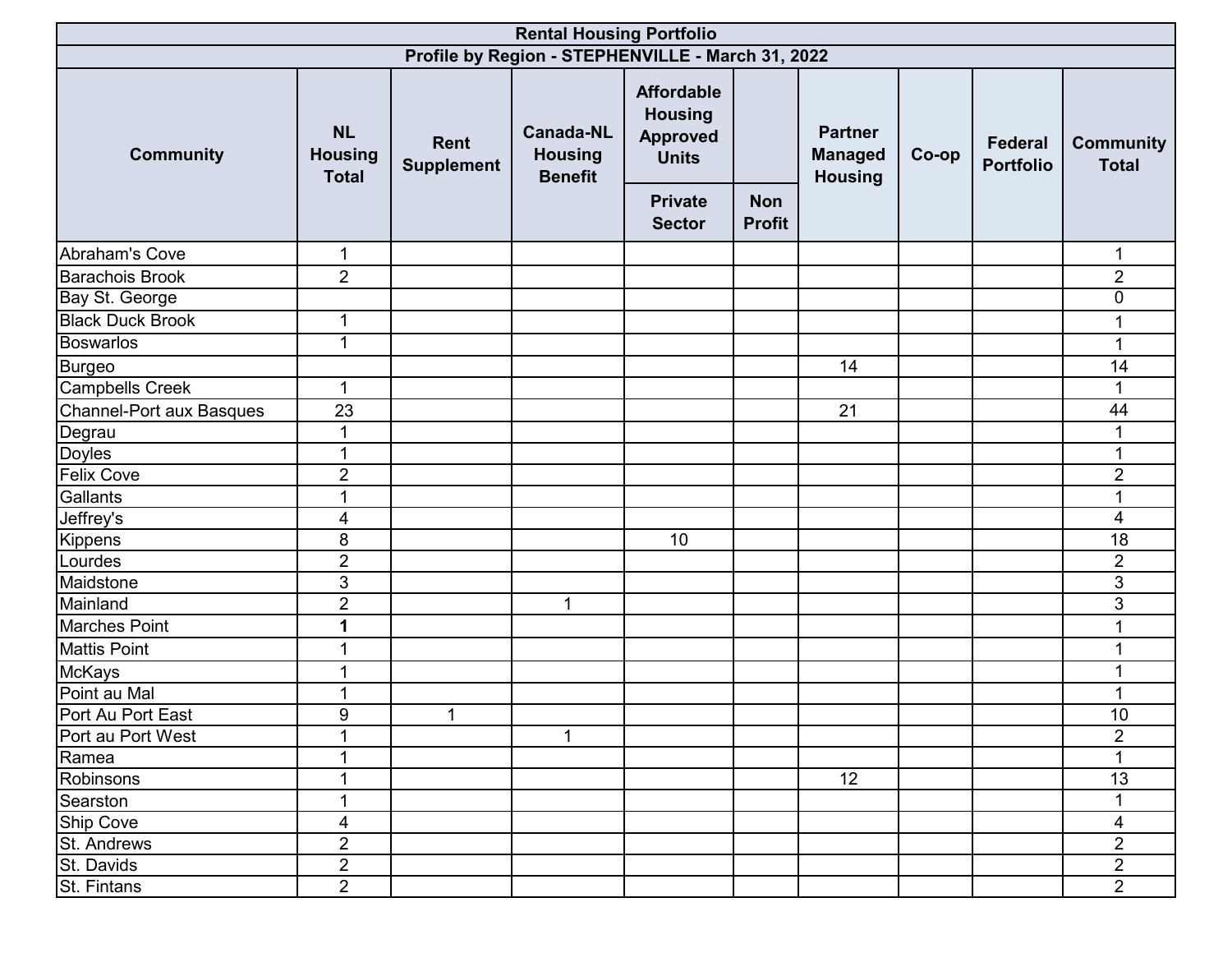|                                                   |                                             |                           | <b>Rental Housing Portfolio</b>                      |                                                                        |                             |                                                    |          |                             |                                  |  |
|---------------------------------------------------|---------------------------------------------|---------------------------|------------------------------------------------------|------------------------------------------------------------------------|-----------------------------|----------------------------------------------------|----------|-----------------------------|----------------------------------|--|
| Profile by Region - STEPHENVILLE - March 31, 2022 |                                             |                           |                                                      |                                                                        |                             |                                                    |          |                             |                                  |  |
| <b>Community</b>                                  | <b>NL</b><br><b>Housing</b><br><b>Total</b> | Rent<br><b>Supplement</b> | <b>Canada-NL</b><br><b>Housing</b><br><b>Benefit</b> | <b>Affordable</b><br><b>Housing</b><br><b>Approved</b><br><b>Units</b> |                             | <b>Partner</b><br><b>Managed</b><br><b>Housing</b> | $Co$ -op | Federal<br><b>Portfolio</b> | <b>Community</b><br><b>Total</b> |  |
|                                                   |                                             |                           |                                                      | <b>Private</b><br><b>Sector</b>                                        | <b>Non</b><br><b>Profit</b> |                                                    |          |                             |                                  |  |
| <b>St. Georges</b>                                | 14                                          |                           |                                                      |                                                                        |                             |                                                    |          |                             | 14                               |  |
| St. Theresa's                                     |                                             |                           |                                                      |                                                                        |                             |                                                    |          |                             |                                  |  |
| Stephenville                                      | 173                                         | 118                       | 10                                                   | 34                                                                     |                             |                                                    |          |                             | 335                              |  |
| Stephenville Crossing                             | 20                                          |                           |                                                      |                                                                        |                             | 28                                                 |          |                             | 48                               |  |
| <b>Three Rock Cove</b>                            | 2                                           |                           |                                                      |                                                                        |                             |                                                    |          |                             | 2                                |  |
| <b>TOTAL</b>                                      | 290                                         | 119                       | $12 \,$                                              | 44                                                                     | $\bf{0}$                    | 75                                                 | $\bf{0}$ | $\bf{0}$                    | 540                              |  |